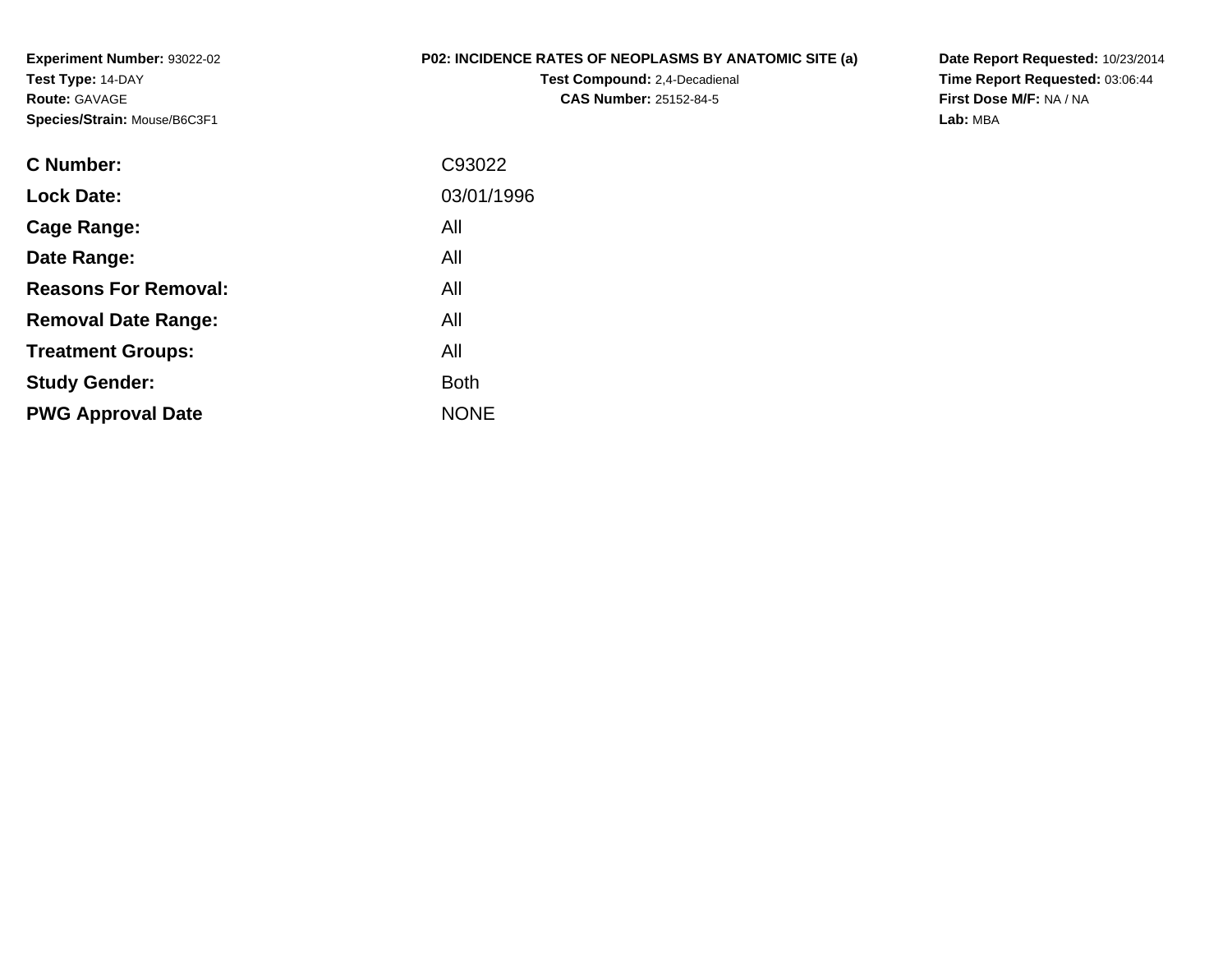| Test Type: 14-DAY<br>Route: GAVAGE<br>Species/Strain: Mouse/B6C3F1 |                 | Test Compound: 2,4-Decadienal<br><b>CAS Number: 25152-84-5</b> |      |              |  |                 |  |                 |              | Time Report Requested: 03:06:44<br>First Dose M/F: NA / NA<br>Lab: MBA |                   |  |
|--------------------------------------------------------------------|-----------------|----------------------------------------------------------------|------|--------------|--|-----------------|--|-----------------|--------------|------------------------------------------------------------------------|-------------------|--|
| <b>B6C3F1 Mouse MALE</b>                                           | 0.0             | <b>MG/KG</b>                                                   | 45.0 | <b>MG/KG</b> |  | 133.0 MG/KG     |  | 400.0 MG/KG     | 1200.0 MG/KG |                                                                        | 3600.0 MG/KG      |  |
| <b>Disposition Summary</b>                                         |                 |                                                                |      |              |  |                 |  |                 |              |                                                                        |                   |  |
| <b>Animals Initially In Study</b><br><b>Early Deaths</b>           | $5\phantom{.0}$ |                                                                |      | 5            |  | $5\phantom{.0}$ |  | 5               | 5            |                                                                        | 5                 |  |
| <b>Moribund Sacrifice</b><br><b>Natural Death</b>                  |                 |                                                                |      |              |  |                 |  |                 | $\mathbf 1$  |                                                                        | 3<br>$\mathbf{2}$ |  |
| <b>Survivors</b>                                                   |                 |                                                                |      |              |  |                 |  |                 |              |                                                                        |                   |  |
| <b>Terminal Sacrifice</b>                                          | $5\phantom{.0}$ |                                                                |      | 5            |  | 5               |  | $5\phantom{.0}$ | 4            |                                                                        |                   |  |
| <b>Animals Examined Microscopically</b>                            | 5               |                                                                |      |              |  |                 |  | 5               | 5            |                                                                        | 5                 |  |
| ALIMENTARY SYSTEM                                                  |                 |                                                                |      |              |  |                 |  |                 |              |                                                                        |                   |  |
| Intestine Large, Colon                                             | (0)             |                                                                |      | (0)          |  | (0)             |  | (0)             | (0)          |                                                                        | (1)               |  |
| Intestine Large, Rectum                                            | (0)             |                                                                |      | (0)          |  | (0)             |  | (0)             | (0)          |                                                                        | (1)               |  |
| Liver                                                              | (5)             |                                                                |      | (0)          |  | (0)             |  | (0)             | (5)          |                                                                        | (5)               |  |
| Pancreas                                                           | (0)             |                                                                |      | (0)          |  | (0)             |  | (0)             | (0)          |                                                                        | (2)               |  |
| Stomach, Forestomach                                               | (5)             |                                                                |      | (0)          |  | (0)             |  | (5)             | (5)          |                                                                        | (5)               |  |
| CARDIOVASCULAR SYSTEM<br>None                                      |                 |                                                                |      |              |  |                 |  |                 |              |                                                                        |                   |  |
| <b>ENDOCRINE SYSTEM</b><br>None                                    |                 |                                                                |      |              |  |                 |  |                 |              |                                                                        |                   |  |
| <b>GENERAL BODY SYSTEM</b><br>None                                 |                 |                                                                |      |              |  |                 |  |                 |              |                                                                        |                   |  |
| <b>GENITAL SYSTEM</b><br>None                                      |                 |                                                                |      |              |  |                 |  |                 |              |                                                                        |                   |  |
| <b>HEMATOPOIETIC SYSTEM</b><br>Spleen                              | (0)             |                                                                |      | (0)          |  | (0)             |  | (0)             | (1)          |                                                                        | (2)               |  |
| <b>INTEGUMENTARY SYSTEM</b>                                        |                 |                                                                |      |              |  |                 |  |                 |              |                                                                        |                   |  |

**P02: INCIDENCE RATES OF NEOPLASMS BY ANATOMIC SITE (a)**

**Date Report Requested:** 10/23/2014

a - Number of animals examined microscopically at site and number of animals with lesion

b - Primary tumors: all tumors except metastatic tumors

**Experiment Number:** 93022-02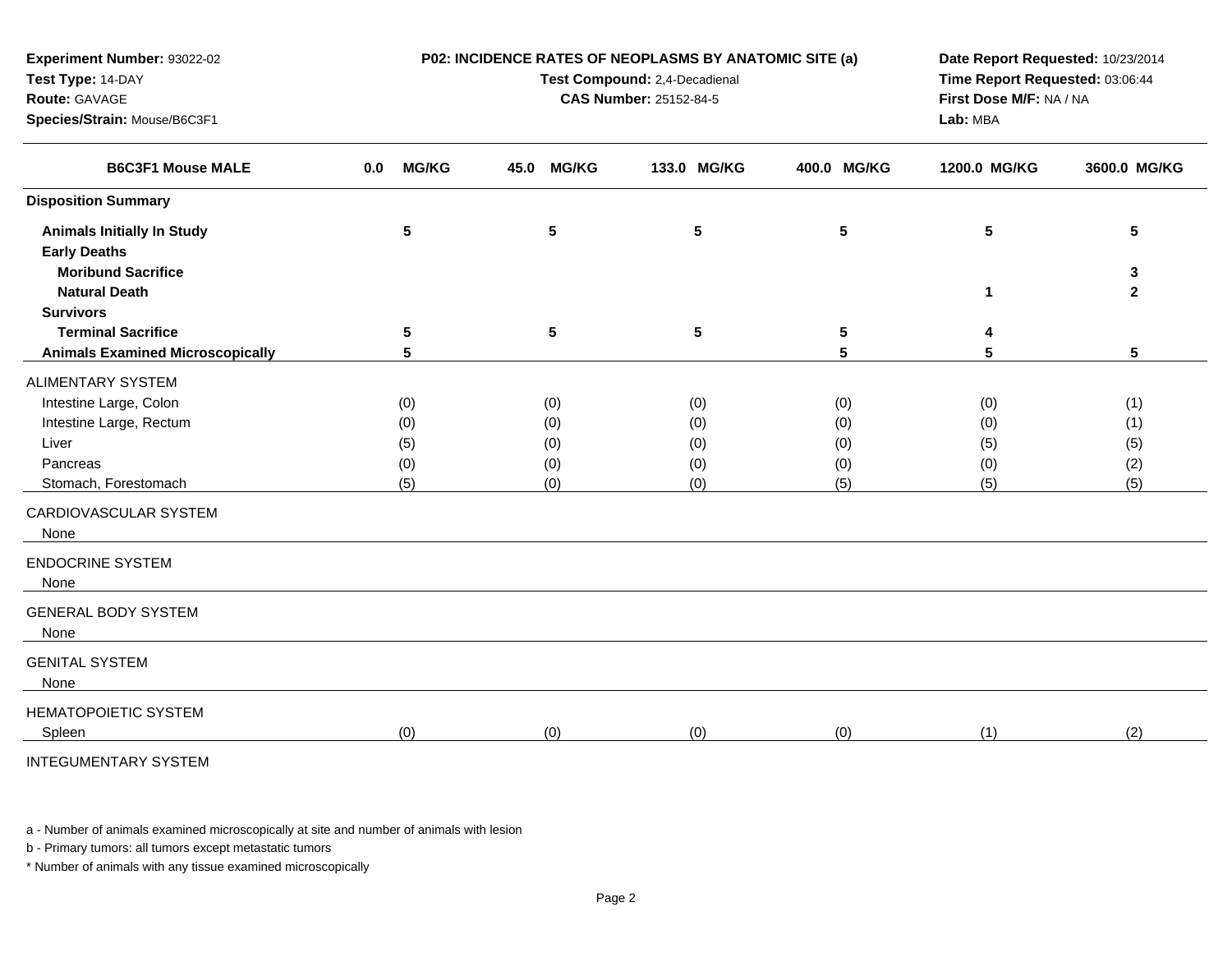| Experiment Number: 93022-02<br>Test Type: 14-DAY<br><b>Route: GAVAGE</b><br>Species/Strain: Mouse/B6C3F1 |                     | P02: INCIDENCE RATES OF NEOPLASMS BY ANATOMIC SITE (a)<br>Test Compound: 2,4-Decadienal<br><b>CAS Number: 25152-84-5</b> | Date Report Requested: 10/23/2014<br>Time Report Requested: 03:06:44<br>First Dose M/F: NA / NA<br>Lab: MBA |             |              |              |
|----------------------------------------------------------------------------------------------------------|---------------------|--------------------------------------------------------------------------------------------------------------------------|-------------------------------------------------------------------------------------------------------------|-------------|--------------|--------------|
| <b>B6C3F1 Mouse MALE</b>                                                                                 | <b>MG/KG</b><br>0.0 | <b>MG/KG</b><br>45.0                                                                                                     | 133.0 MG/KG                                                                                                 | 400.0 MG/KG | 1200.0 MG/KG | 3600.0 MG/KG |
| None                                                                                                     |                     |                                                                                                                          |                                                                                                             |             |              |              |
| MUSCULOSKELETAL SYSTEM<br>None                                                                           |                     |                                                                                                                          |                                                                                                             |             |              |              |
| NERVOUS SYSTEM<br>None                                                                                   |                     |                                                                                                                          |                                                                                                             |             |              |              |
| <b>RESPIRATORY SYSTEM</b><br>None                                                                        |                     |                                                                                                                          |                                                                                                             |             |              |              |
| SPECIAL SENSES SYSTEM<br>None                                                                            |                     |                                                                                                                          |                                                                                                             |             |              |              |
| URINARY SYSTEM<br>Kidney                                                                                 | (5)                 | (0)                                                                                                                      | (0)                                                                                                         | (0)         | (5)          | (4)          |

a - Number of animals examined microscopically at site and number of animals with lesion

b - Primary tumors: all tumors except metastatic tumors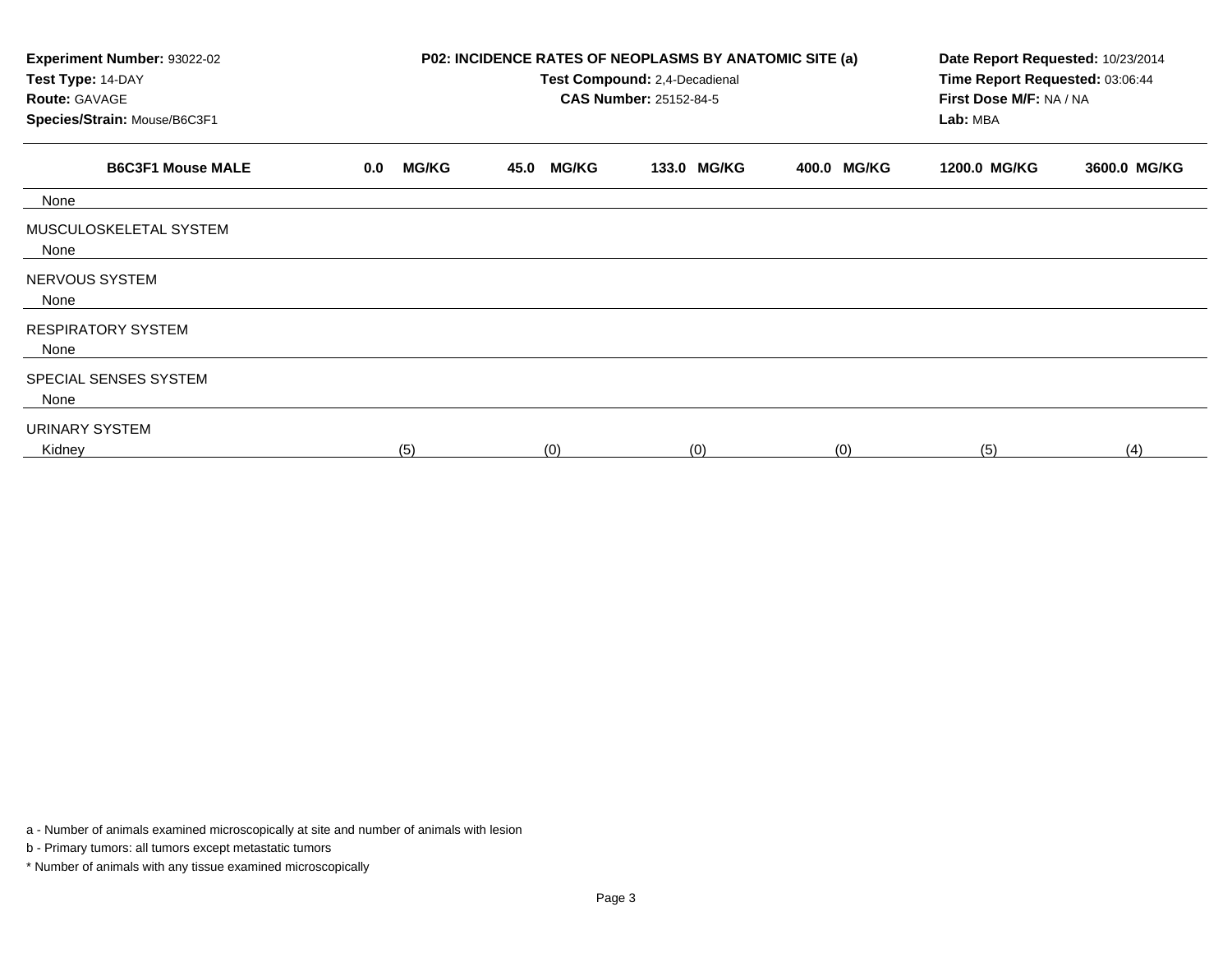| Experiment Number: 93022-02<br>Test Type: 14-DAY<br>Route: GAVAGE<br>Species/Strain: Mouse/B6C3F1 |     | <b>P02: INCIDENCE RATES OF NEOPLASMS BY ANATOMIC SITE (a)</b><br>Test Compound: 2,4-Decadienal<br><b>CAS Number: 25152-84-5</b><br>Lab: MBA |      |              |  |             |  |             |              | Date Report Requested: 10/23/2014<br>Time Report Requested: 03:06:45<br>First Dose M/F: NA / NA |  |
|---------------------------------------------------------------------------------------------------|-----|---------------------------------------------------------------------------------------------------------------------------------------------|------|--------------|--|-------------|--|-------------|--------------|-------------------------------------------------------------------------------------------------|--|
| <b>B6C3F1 Mouse MALE</b>                                                                          | 0.0 | <b>MG/KG</b>                                                                                                                                | 45.0 | <b>MG/KG</b> |  | 133.0 MG/KG |  | 400.0 MG/KG | 1200.0 MG/KG | 3600.0 MG/KG                                                                                    |  |
| <b>Tumor Summary for MALE</b>                                                                     |     |                                                                                                                                             |      |              |  |             |  |             |              |                                                                                                 |  |
| Total Animals with Primary Neoplasms (b)<br><b>Total Primary Neoplasms</b>                        |     |                                                                                                                                             |      |              |  |             |  |             |              |                                                                                                 |  |
| <b>Total Animals with Benign Neoplasms</b><br><b>Total Benign Neoplasms</b>                       |     |                                                                                                                                             |      |              |  |             |  |             |              |                                                                                                 |  |
| <b>Total Animals with Malignant Neoplasms</b><br><b>Total Malignant Neoplasms</b>                 |     |                                                                                                                                             |      |              |  |             |  |             |              |                                                                                                 |  |
| <b>Total Animals with Metastatic Neoplasms</b><br><b>Total Metastatic Neoplasms</b>               |     |                                                                                                                                             |      |              |  |             |  |             |              |                                                                                                 |  |
| <b>Total Animals with Malignant Neoplasms</b><br><b>Uncertain Primary Site</b>                    |     |                                                                                                                                             |      |              |  |             |  |             |              |                                                                                                 |  |
| Total Animals with Neoplasms Uncertain -<br><b>Benign or Malignant</b>                            |     |                                                                                                                                             |      |              |  |             |  |             |              |                                                                                                 |  |
| <b>Total Uncertain Neoplasms</b>                                                                  |     |                                                                                                                                             |      |              |  |             |  |             |              |                                                                                                 |  |

\*\*\*END OF MALE DATA\*\*\*

a - Number of animals examined microscopically at site and number of animals with lesion

b - Primary tumors: all tumors except metastatic tumors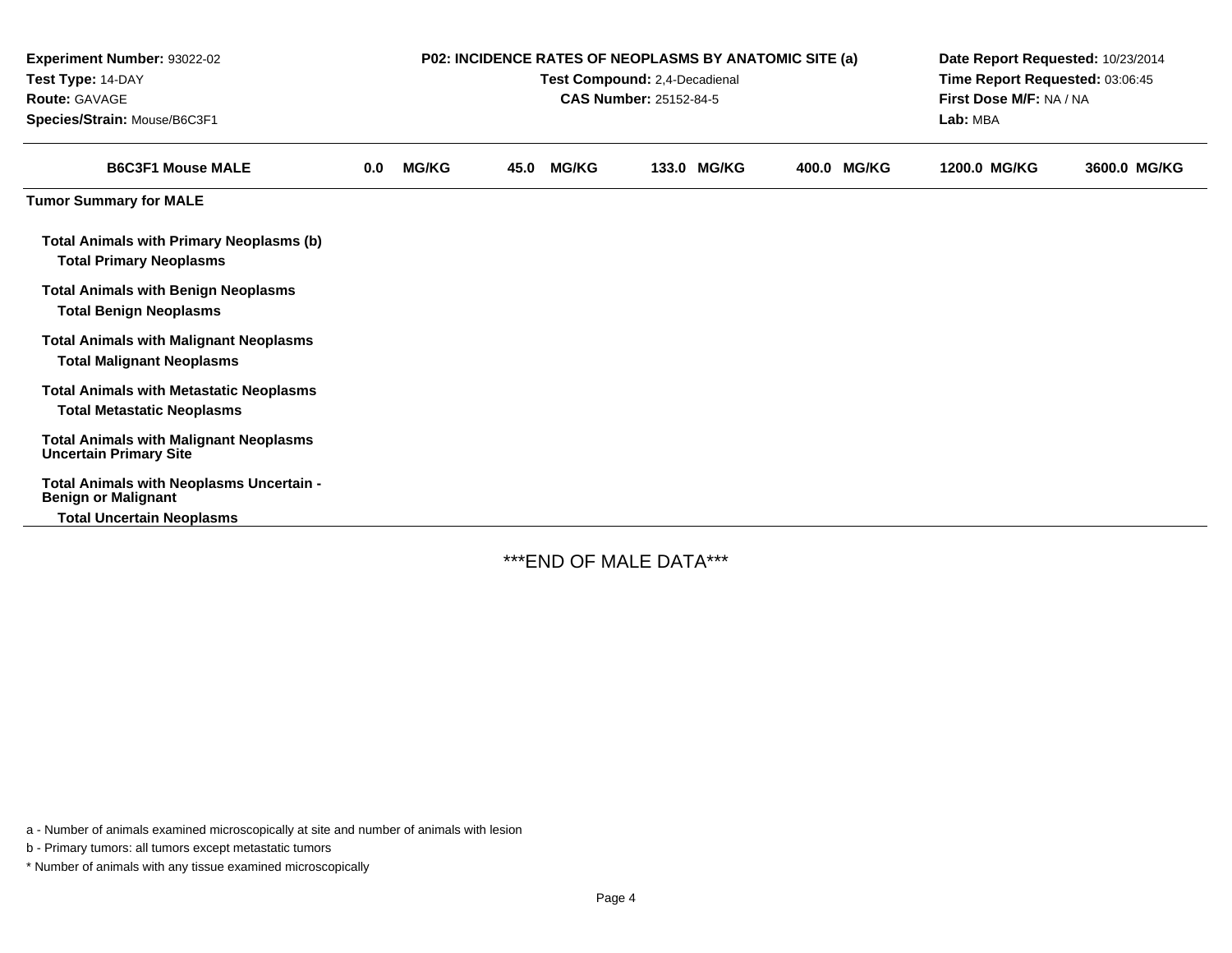| Test Type: 14-DAY                                                                        |                     | Test Compound: 2,4-Decadienal | Time Report Requested: 03:06:45     |                 |              |                   |
|------------------------------------------------------------------------------------------|---------------------|-------------------------------|-------------------------------------|-----------------|--------------|-------------------|
| Route: GAVAGE<br>Species/Strain: Mouse/B6C3F1                                            |                     | <b>CAS Number: 25152-84-5</b> | First Dose M/F: NA / NA<br>Lab: MBA |                 |              |                   |
| <b>B6C3F1 Mouse FEMALE</b>                                                               | <b>MG/KG</b><br>0.0 | 45.0<br><b>KG/KG</b>          | 133.0 MG/KG                         | 400.0 MG/KG     | 1200.0 MG/KG | 3600.0 MG/KG      |
| <b>Disposition Summary</b>                                                               |                     |                               |                                     |                 |              |                   |
| <b>Animals Initially In Study</b><br><b>Early Deaths</b>                                 | $5\phantom{.0}$     | ${\bf 5}$                     | $5\phantom{1}$                      | $5\phantom{.0}$ | 5            | 5                 |
| <b>Moribund Sacrifice</b><br><b>Natural Death</b>                                        |                     |                               |                                     |                 | 1            | 3<br>$\mathbf{2}$ |
| <b>Survivors</b><br><b>Terminal Sacrifice</b><br><b>Animals Examined Microscopically</b> | 5<br>5              | 5                             | 5                                   | 5<br>5          | 4<br>5       | 5                 |
|                                                                                          |                     |                               |                                     |                 |              |                   |
| <b>ALIMENTARY SYSTEM</b><br>Gallbladder                                                  |                     |                               |                                     |                 |              |                   |
| Liver                                                                                    | (0)<br>(5)          | (0)<br>(0)                    | (0)<br>(0)                          | (0)<br>(0)      | (0)<br>(5)   | (1)<br>(5)        |
| Pancreas                                                                                 | (0)                 | (0)                           | (0)                                 | (0)             | (1)          | (2)               |
| Stomach, Forestomach                                                                     | (5)                 | (0)                           | (0)                                 | (5)             | (5)          | (5)               |
| CARDIOVASCULAR SYSTEM<br>None                                                            |                     |                               |                                     |                 |              |                   |
| <b>ENDOCRINE SYSTEM</b><br>None                                                          |                     |                               |                                     |                 |              |                   |
| <b>GENERAL BODY SYSTEM</b><br>None                                                       |                     |                               |                                     |                 |              |                   |
| <b>GENITAL SYSTEM</b><br>Ovary                                                           | (0)                 | (0)                           | (0)                                 | (0)             | (0)          | (1)               |
| HEMATOPOIETIC SYSTEM                                                                     |                     |                               |                                     |                 |              |                   |
| Spleen                                                                                   | (0)                 | (0)                           | (0)                                 | (0)             | (2)          | (1)               |
| MTTCOLMHTMTADVONOTENI                                                                    |                     |                               |                                     |                 |              |                   |

**P02: INCIDENCE RATES OF NEOPLASMS BY ANATOMIC SITE (a)Test Compound:** 2,4-Decadienal

**Date Report Requested:** 10/23/2014

## INTEGUMENTARY SYSTEM

**Experiment Number:** 93022-02

None

a - Number of animals examined microscopically at site and number of animals with lesion

b - Primary tumors: all tumors except metastatic tumors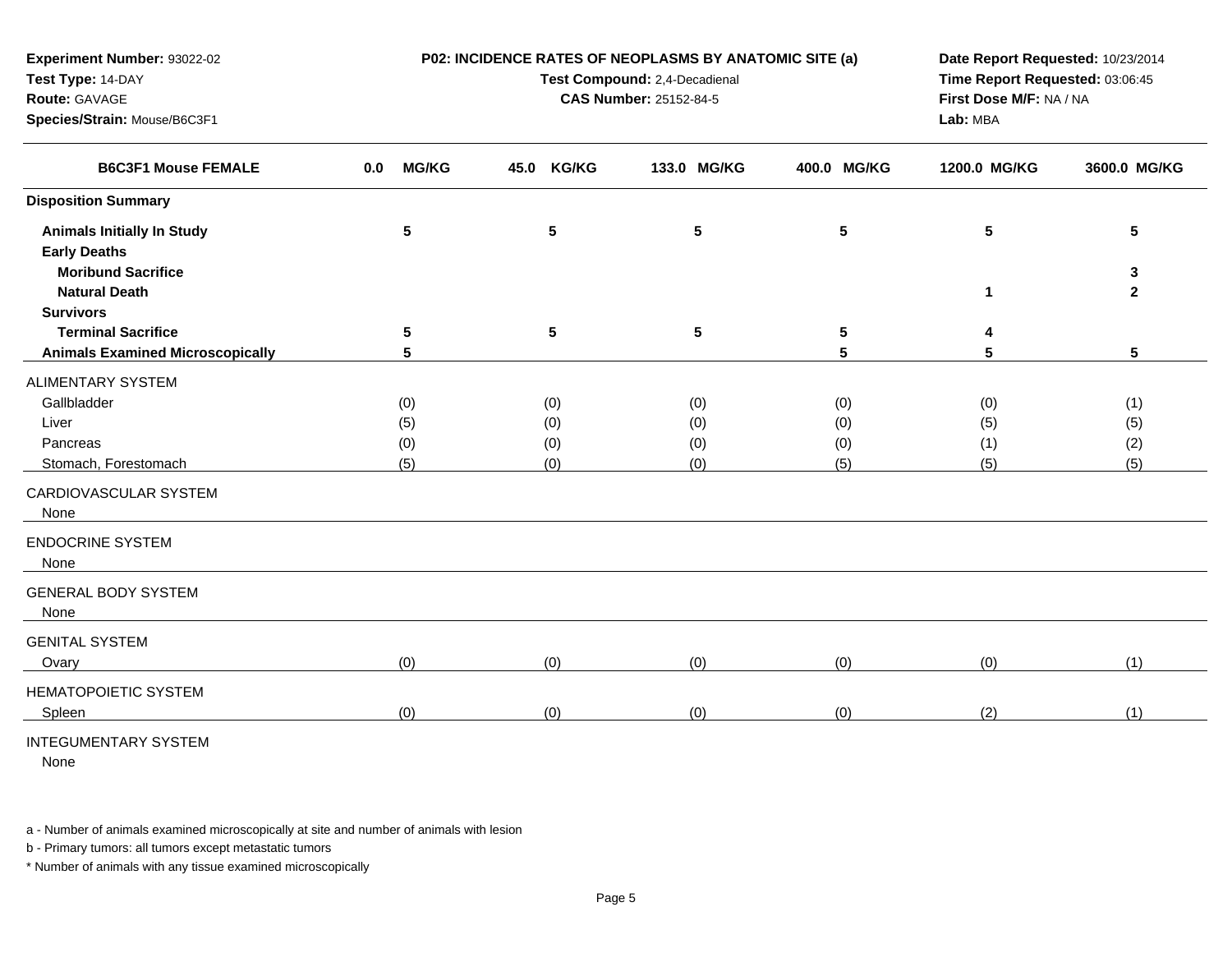| Experiment Number: 93022-02<br>Test Type: 14-DAY<br><b>Route: GAVAGE</b><br>Species/Strain: Mouse/B6C3F1 |                     | <b>P02: INCIDENCE RATES OF NEOPLASMS BY ANATOMIC SITE (a)</b><br>Test Compound: 2,4-Decadienal<br><b>CAS Number: 25152-84-5</b> | Date Report Requested: 10/23/2014<br>Time Report Requested: 03:06:45<br>First Dose M/F: NA / NA<br>Lab: MBA |             |              |              |
|----------------------------------------------------------------------------------------------------------|---------------------|---------------------------------------------------------------------------------------------------------------------------------|-------------------------------------------------------------------------------------------------------------|-------------|--------------|--------------|
| <b>B6C3F1 Mouse FEMALE</b>                                                                               | <b>MG/KG</b><br>0.0 | <b>KG/KG</b><br>45.0                                                                                                            | 133.0 MG/KG                                                                                                 | 400.0 MG/KG | 1200.0 MG/KG | 3600.0 MG/KG |
| MUSCULOSKELETAL SYSTEM<br>None                                                                           |                     |                                                                                                                                 |                                                                                                             |             |              |              |
| NERVOUS SYSTEM<br>None                                                                                   |                     |                                                                                                                                 |                                                                                                             |             |              |              |
| <b>RESPIRATORY SYSTEM</b><br>None                                                                        |                     |                                                                                                                                 |                                                                                                             |             |              |              |
| SPECIAL SENSES SYSTEM<br>None                                                                            |                     |                                                                                                                                 |                                                                                                             |             |              |              |
| URINARY SYSTEM<br>Kidney                                                                                 | (5)                 | (0)                                                                                                                             | (0)                                                                                                         | (0)         | (5)          | (5)          |

a - Number of animals examined microscopically at site and number of animals with lesion

b - Primary tumors: all tumors except metastatic tumors